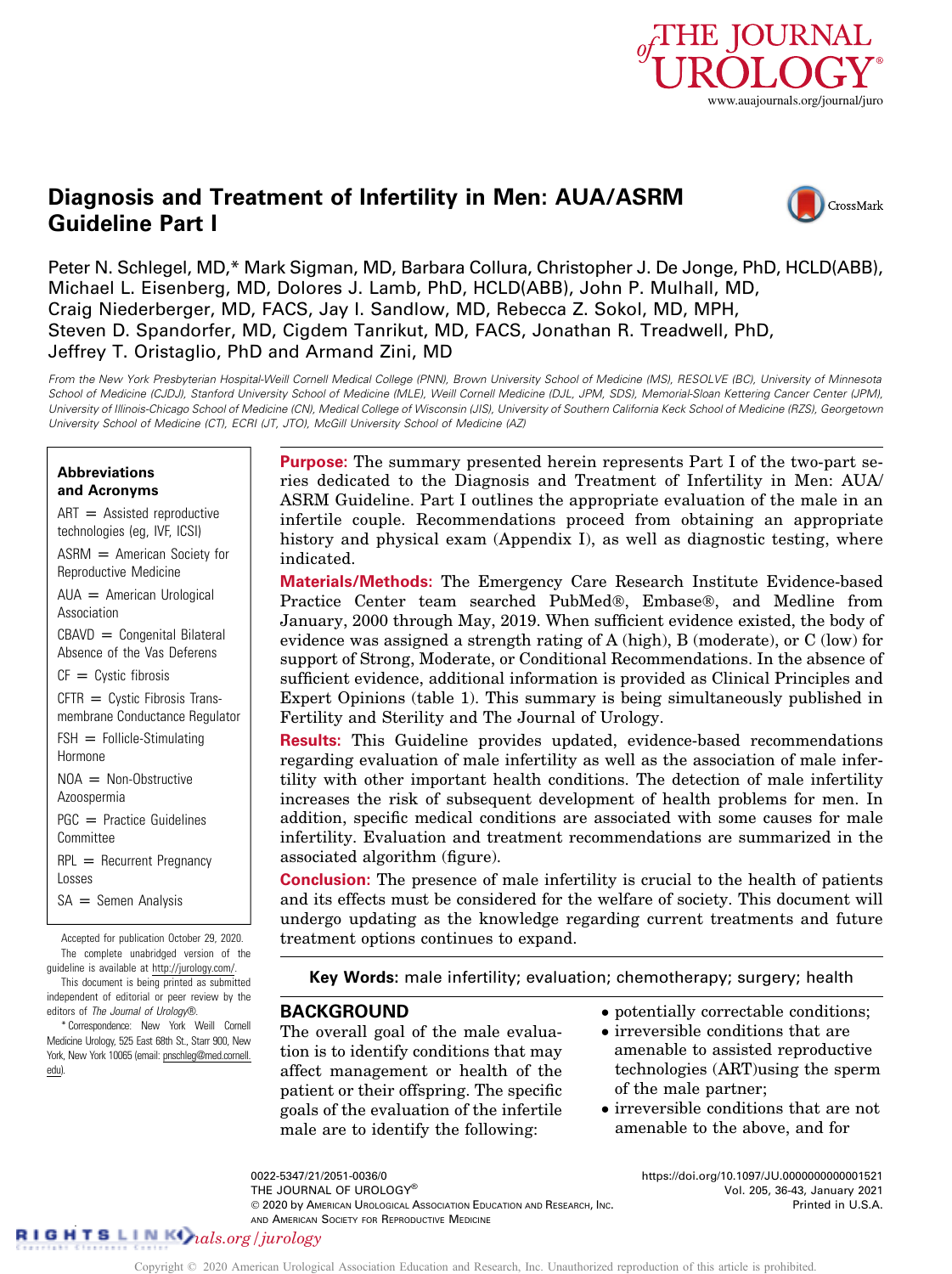|                                                                 | Evidence Strength A (High Certainty)                                                                                                                                                                | Evidence Strength B (Moderate Certainty)                                                                                                                                                   | Evidence Strength C (Low Certainty)                                                                                                                                                                                                                           |
|-----------------------------------------------------------------|-----------------------------------------------------------------------------------------------------------------------------------------------------------------------------------------------------|--------------------------------------------------------------------------------------------------------------------------------------------------------------------------------------------|---------------------------------------------------------------------------------------------------------------------------------------------------------------------------------------------------------------------------------------------------------------|
| Strong Recommendation<br>(Net benefit or harm substantial)      | Benefits $>$ Risks/Burdens (or vice versa)<br>Net benefit (or net harm) is substantial<br>Applies to most patients in most<br>circumstances and future research is<br>unlikely to change confidence | Benefits $>$ Risks/Burdens (or vice versa)<br>Net benefit (or net harm) is substantial<br>Applies to most patients in most<br>circumstances but better evidence could<br>change confidence | Benefits $>$ Risks/Burdens (or vice versa)<br>Net benefit (or net harm) appears<br>substantial<br>Applies to most patients in most<br>circumstances but better evidence is<br>likely to change confidence (rarely used to<br>support a Strong Recommendation) |
| Moderate Recommendation<br>(Net benefit or harm moderate)       | Benefits $>$ Risks/Burdens (or vice versa)<br>Net benefit (or net harm) is moderate<br>Applies to most patients in most<br>circumstances and future research is<br>unlikely to change confidence    | Benefits $>$ Risks/Burdens (or vice versa)<br>Net benefit (or net harm) is moderate<br>Applies to most patients in most<br>circumstances but better evidence could<br>change confidence    | Benefits $>$ Risks/Burdens (or vice versa)<br>Net benefit (or net harm) appears<br>moderate<br>Applies to most patients in most<br>circumstances but better evidence is<br>likely to change confidence                                                        |
| Conditional Recommendation<br>(No apparent net benefit or harm) | Benefits $=$ Risks/Burdens<br>Best action depends on individual patient<br>circumstances<br>Future research unlikely to change<br>confidence                                                        | Benefits $=$ Risks/Burdens<br>Best action appears to depend on<br>individual patient circumstances<br>Better evidence could change confidence                                              | Balance between Benefits & Risks/<br>Burdens unclear<br>Alternative strategies may be equally<br>reasonable<br>Better evidence likely to change<br>confidence                                                                                                 |
| Clinical Principle                                              | not be evidence in the medical literature                                                                                                                                                           | A statement about a component of clinical care that is widely agreed upon by urologists or other clinicians for which there may or may                                                     |                                                                                                                                                                                                                                                               |
| Expert Opinion                                                  | which there is no evidence                                                                                                                                                                          | A statement, achieved by consensus of the Panel, that is based on members clinical training, experience, knowledge, and judgment for                                                       |                                                                                                                                                                                                                                                               |

<span id="page-1-0"></span>Table 1. AUA nomenclature linking statement type to level of certainty, magnitude of benefit or risk/burden, and body of evidence strength

which donor insemination or adoption are possible options;

- life- or health-threatening conditions that may underlie the infertility or associated medical comorbidities that require medical attention; and
- genetic abnormalities or lifestyle and age factors that may affect the health of the male patient or of offspring particularly if ART are to be employed.

In this guideline, the term "male" or "men" is used to refer to biological or genetic men.

# GUIDELINE STATEMENTS

## **Assessment**

- 1. For initial infertility evaluation, both male and female partners should undergo concurrent assessment. (Expert Opinion)
- 2. Initial evaluation of the male for fertility should include a reproductive history. (Clinical Principle) Initial evaluation of the male should also include one or more semen analyses (SAs). (Strong Recommendation; Evidence Level: Grade B)
- 3. Men with one or more abnormal semen parameters or presumed male infertility should be evaluated by a male reproductive expert for complete history and physical examination as well as other directed tests when indicated. (Expert Opinion)
- 4. In couples with failed ART cycles or recurrent pregnancy losses (RPL) (two or more losses), evaluation of the male should be considered. (Expert Opinion)

Couple infertility may be due to male factors, female factors or a combination of male and female factors therefore parallel evaluation of both partners is always required. To interpret male infertility studies in isolation from female factors is not appropriate for these couples. Maternal age is the strongest predictor of fertility outcome for couples. A male in an infertile couple should have an initial SA and male reproductive history evaluation. The reproductive history assessment provides important information about functional sexual, lifestyle and medical history including medications that can contribute to reduced fertility or sterility. The SA is an important component in the initial clinical evaluation of the male and his reproductive health. Semen parameter values falling above or below the lower limit do not by themselves predict either fertility or infertility.<sup>[1](#page-6-0)</sup> In the interpretation of the SA, the clinician should remember that semen parameters are highly variable biological measures and may vary substantially from ejaculate to ejaculate. Therefore, at least two SAs, ideally obtained at least one month apart, are important to obtain, especially if the first SA has abnormal parameters. Evaluation and treatment of the male can improve SA and fertility outcomes allowing some couples to conceive naturally and potentially lower treatment costs. In addition to treatment benefits, 1-6% of men evaluated for infertility have significant undiagnosed medical pathology including malignancies even when they have so-called "normal"  $SAs.<sup>2,3</sup>$  Just as all infertile women are treated by those with specialized gynecologic training and expertise, all infertile men be evaluated by spe-cialists in male reproduction.<sup>[4](#page-7-0)</sup>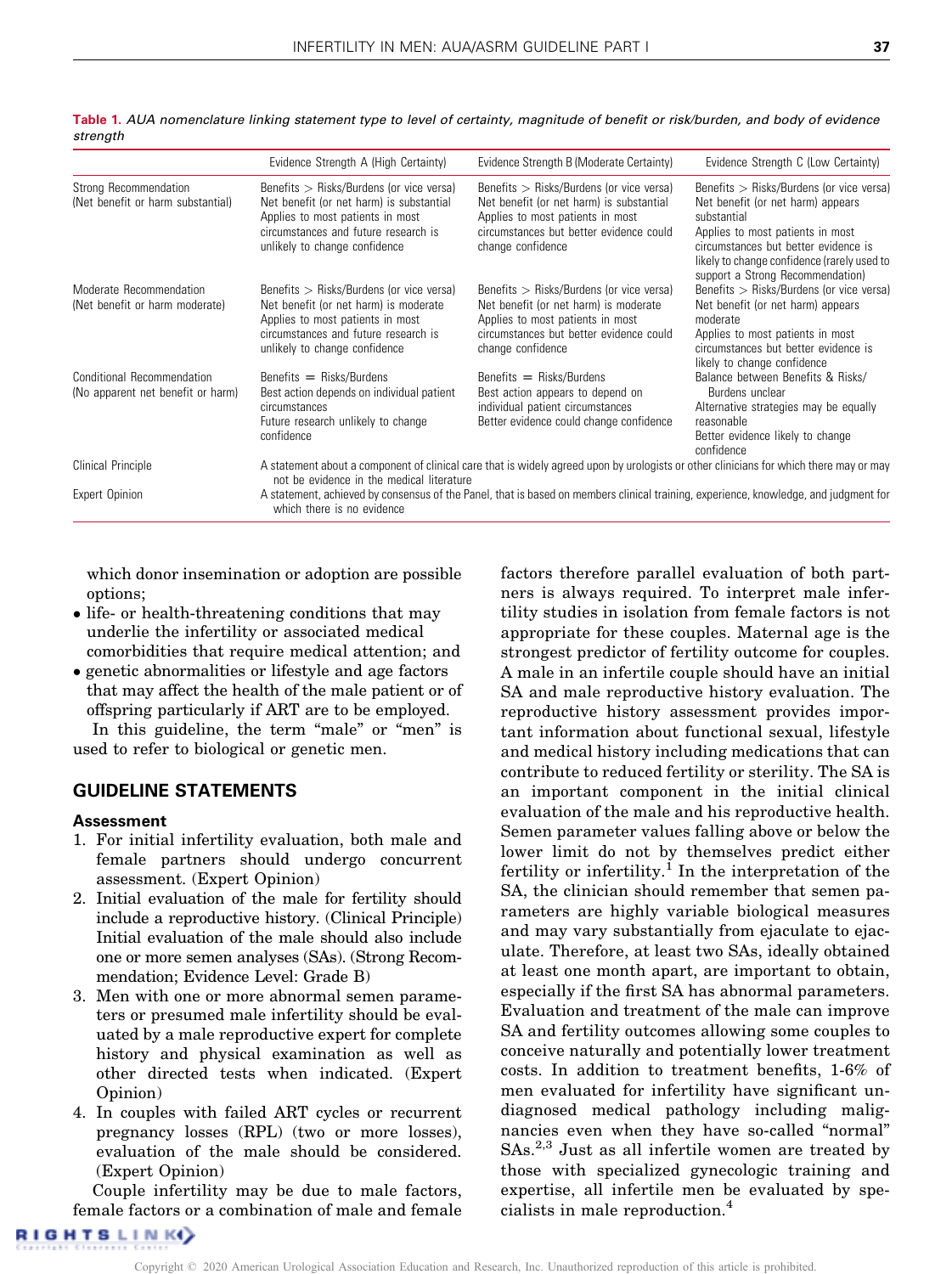<span id="page-2-0"></span>

Male infertility algorithm

# Lifestyle Factors and Relationships Between Infertility and General Health

- 5. Clinicians should counsel infertile men or men with abnormal semen parameters of the health risks associated with abnormal sperm production. (Moderate Recommendation; Evidence Level: Grade B)
- 6. Infertile men with specific, identifiable causes of male infertility should be informed of relevant, associated health conditions (Moderate Recommendation; Evidence Level: Grade B)
- 7. Clinicians should advise couples with advanced paternal age  $(\geq 40)$  that there is an increased risk of adverse health outcomes for their offspring. (Expert Opinion)
- 8. Clinicians may discuss risk factors (ie, lifestyle, medication usage, environmental exposures) associated with male infertility, and patients should be counseled that the current data on the majority of risk factors are limited. (Conditional Recommendation; Evidence Level: Grade C)

It is increasingly recognized that male reproductive and overall health are related with infertile subjects having more comorbidities compared to fertile controls.<sup>[5](#page-7-0)</sup> Men with abnormal semen parameters have higher rates of testicular cancer $6^{-9}$ and men with azoospermia have higher rates of cancer in general than fertile men.<sup>[10](#page-7-0)</sup> In addition, mortality rates have been positively associated with abnormal SAs.<sup>[11](#page-7-0)</sup>

Over 50% of the time, the cause of a man's infertility can be attributed to one of several conditions many of which have health implications beyond fertility. It is important for the clinician to understand the various etiologies of male infertility and provide adequate counseling regarding associated conditions or consider referral to a specialist for the diagnosed conditions ([table 2\)](#page-3-0). Data indicate that advanced paternal age increases de novo intra- and inter-genic germline mutations, sperm aneuploidy, structural chromosomal aberrations, sperm DNA fragmentation, birth defects, and genetically-mediated conditions (eg, chondrodysplasia, schizophrenia, autism) in the offspring. Genetic counseling may be considered for couples with advanced paternal age to discuss the low absolute risk (but high relative risk) of increased paternal age on at least certain genetic risks in their offspring, including de novo gene mutations as well as multiple medical conditions including schizophrenia and autism.

While a number of putative risk factors for male factor infertility (eg, demographic, lifestyle, medical treatments, environmental exposures) have been studied, data are limited on the specific factors that actually affect male fertility. There is low-quality evidence for some association between diet and male infertility. Most of these studies have suggested that men with a diet lower in fats and meats (with more fruits and vegetables) is preferable to a higher-fat diet. Similarly, low-quality evidence (due to high risk of bias) exists to link smoking with a small impact on sperm concentration, motility, and morphology. Ongoing use of anabolic steroids suppresses spermatogenesis and interferes with fertility. It is recommended that if there is concern about the influence of a particular medication on fertility, clinicians may consult reviews on this subject or databases with data on reproductive effects of medications for additional information.[12](#page-7-0)

#### Diagnosis/Assessment/Evaluation

- 9. The results from SA should be used to guide management of the patient. In general, results are of greatest clinical significance when multiple SA abnormalities are present. (Expert Opinion)
- 10. Clinicians should obtain hormonal evaluation including follicle-stimulating hormone (FSH) and testosterone for infertile men with impaired libido, erectile dysfunction, oligozoospermia or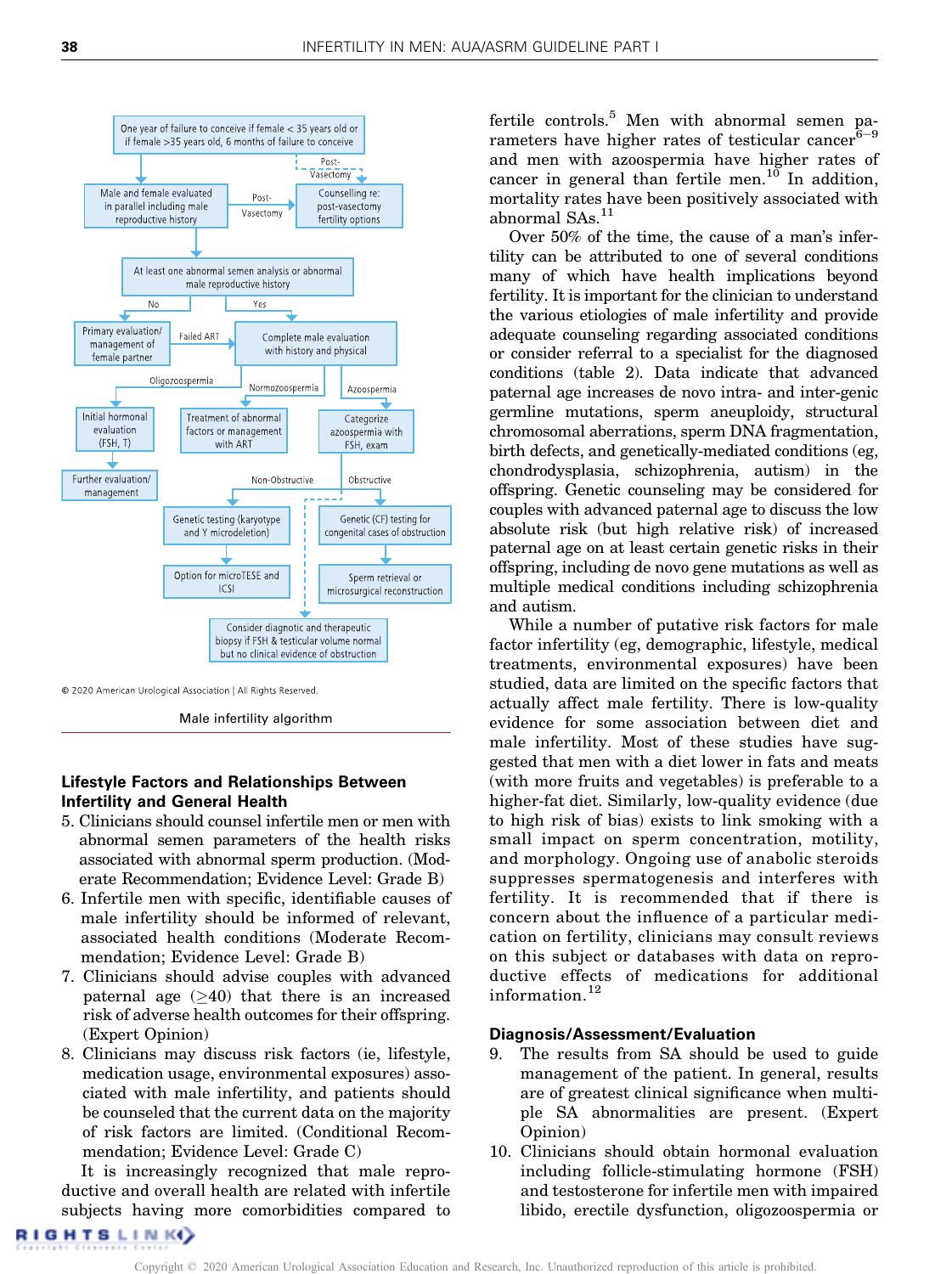| Condition                                  | Multiple studies indicate increased risk                                                                                                        | Single study indicates increased risk                                                                                                                                                                                         | Evidence is unclear or conflicting                                                                                                                                          |
|--------------------------------------------|-------------------------------------------------------------------------------------------------------------------------------------------------|-------------------------------------------------------------------------------------------------------------------------------------------------------------------------------------------------------------------------------|-----------------------------------------------------------------------------------------------------------------------------------------------------------------------------|
| Klinefelter syndrome                       | • Testosterone deficiency                                                                                                                       | • All-cause mortality<br>• Specific-cause mortality (perinatal<br>disorders, congenital anomalies and<br>genetic disorders, respiratory diseases,<br>cardiovascular diseases, endocrine<br>diseases, and malignant neoplasms) | • Other specific-cause mortality (infections,<br>nervous system diseases, digestive<br>diseases, musculoskeletal diseases,<br>trauma, other causes)<br>• Metabolic syndrome |
| Cystic fibrosis                            | • Tooth enamel defects of permanent teeth<br>• Pulmonary<br>• Pancreatic                                                                        |                                                                                                                                                                                                                               | • Dental caries<br>$\bullet$ Plaque<br>• Gingival bleeding<br>• Dental calculus                                                                                             |
| <b>Hypospadias</b>                         |                                                                                                                                                 |                                                                                                                                                                                                                               | • Urinary anomalies                                                                                                                                                         |
| Cryptor-chidism<br>Testosterone Deficiency | • Testicular cancer<br>• Diabetes                                                                                                               | • Peripheral artery disease                                                                                                                                                                                                   | • Charlson Comorbidity Index                                                                                                                                                |
|                                            | • Metabolic syndrome<br>$\bullet$ CVD<br>• Hypertension<br>• All-cause mortality<br>• CVD mortality<br>• CVD morbidity<br>• Alzheimer's disease | • Intima-media thickness<br>• Rapid bone loss<br>$\bullet$ Lung cancer<br>• Testicular cancer                                                                                                                                 | • Periodontal disease<br>• Ischemic heart disease<br>• Prostate cancer<br>• Colorectal cancer                                                                               |

<span id="page-3-0"></span>Table 2. Summary of evidence on medical comorbidities from systematic review

azoospermia, atrophic testes, or evidence of hormonal abnormality on physical evaluation. (Expert Opinion)

- 11. Azoospermic men should be clinically evaluated to differentiate genital tract obstruction from impaired sperm production initially based on semen volume, physical exam, and FSH levels. (Expert Opinion)
- 12. Karyotype and Y-chromosome microdeletion analysis should be recommended for men with primary infertility and azoospermia or severe oligozoospermia  $\langle$  5 million sperm/mL) with elevated FSH or testicular atrophy or a presumed diagnosis of impaired sperm production as the cause of azoospermia. (Expert Opinion)
- 13. Clinicians should recommend Cystic Fibrosis Transmembrane Conductance Regulator (CFTR) mutation carrier testing (including assessment of the 5T allele) in men with vasal agenesis or idiopathic obstructive azoospermia. (Expert Opinion)
- 14. For men who harbor a CFTR mutation, genetic evaluation of the female partner should be recommended. (Expert Opinion)
- 15. Sperm DNA fragmentation analysis is not recommended in the initial evaluation of the infertile couple. (Moderate Recommendation; Evidence Level: Grade C)
- 16. Men with increased round cells on SA (>1million/mL) should be evaluated further to differentiate white blood cells (pyospermia) from germ cells. (Expert Opinion)
- 17. Patients with pyospermia should be evaluated for the presence of infection. (Clinical Principle)
- 18. Antisperm antibody (ASA) testing should not be done in the initial evaluation of male infertility. (Expert Opinion)
- 19. For couples with RPL, men should be evaluated with karyotype (Expert Opinion) and sperm DNA fragmentation. (Moderate Recommendation; Evidence Level: Grade C)
- 20. Diagnostic testicular biopsy should not routinely be performed to differentiate between obstructive azoospermia and non-obstructive azoospermia (NOA). (Expert Opinion)

SA and a male reproductive history should be obtained for all couples interested in fertility. Abnormalities in any one or more semen parameters can compromise a man's ability to naturally impregnate his female partner except in cases of azoospermia, some types of teratozoospermia (eg, complete globozoospermia), necrozoospermia, or complete asthenozoospermia. With the exception of the aforementioned anomalies (which clearly cause infertility), none of the individual sperm parameters (eg, concentration, morphology, motility) are highly predictive of fertility or diagnostic of infertility. The odds ratio for infertility increases as the number of abnormal parameters increases.<sup>[13](#page-7-0)</sup> Clinicians managing results from a SA should counsel patients that multiple significant abnormalities in semen parameters increase their RR for infertility. An endocrine evaluation of the infertile male with serum FSH and testosterone is not recommended as a primary first-line test in the evaluation of male infertility, but is indicated if oligospermia  $\left( < 10 \right)$ million sperm/mL) is present. Further evaluation of the male with luteinizing hormone is indicated for men with low serum testosterone  $\langle$  <300 ng/dL) as well as PRL evaluation for men with hypogonadotropic hypogonadism or decreased libido.

Azoospermia is defined as the absence of sperm in the ejaculate, including the absence of sperm after examination of a centrifuged semen pellet. The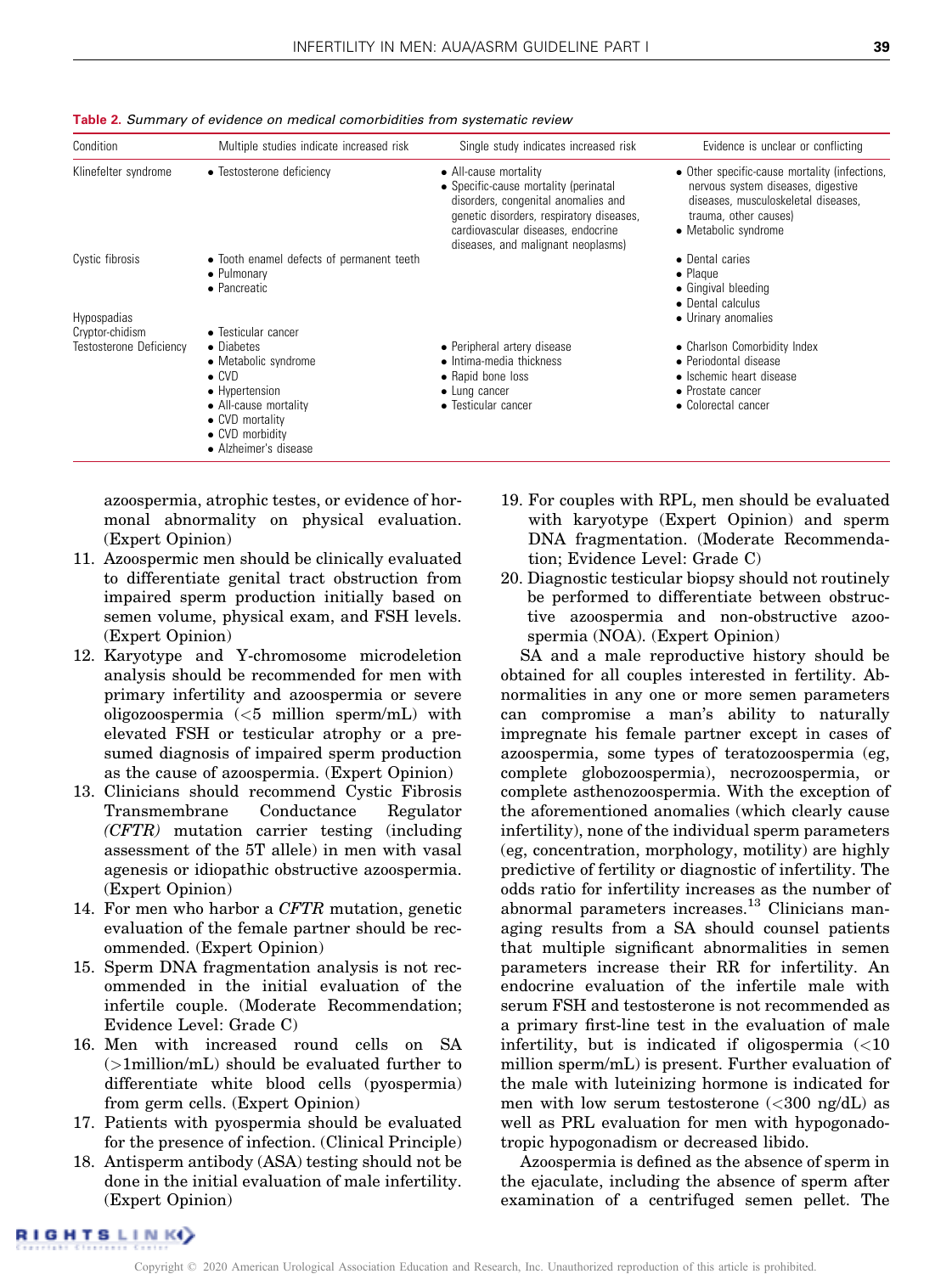Table 3. Hormonal assessment expected in azoospermic men with severely impaired spermatogenesis, obstruction, and hypogonadotropic hypogondadism

|                                  | Severely impaired    | Obstructive    | Hypogonadotropic |
|----------------------------------|----------------------|----------------|------------------|
|                                  | spermatogenesis      | azoospermia    | hypogonadism     |
| LН<br><b>FSH</b><br>Testosterone | ↑ or NI<br>.l. or NI | NI<br>NI<br>ΝI |                  |

history, physical examination and hormonal studies can help differentiate obstructive azoospermia from NOA (table 3). Men with azoospermia and small volume testes, elevated FSH and normal semen volume will typically have NOA (azoospermia due to impaired sperm production). Men with normal testis volume (eg, testis length  $>4.6$  cm), FSH  $< 7.6$ and/or semen volume  $< 0.5$  or 1.0 mL most likely have obstructive azoospermia, especially if the proximal epididymis is enlarged on physical examination or the vasa deferentia are absent on exam.

Men with severe oligospermia  $(<5$  M/mL) including NOA should be evaluated with a karyo-type and Y microdeletion studies.<sup>[14](#page-7-0)</sup> The most common abnormal karyotypic pattern is Klinefelter syndrome (the presence of extra X chromosomes). There may be rare foci of spermatogenesis found upon microdissection-testicular sperm extraction in at least 50%-60% of 47, XXY men. Y chromosome microdeletions are the second most common known genetic cause of infertility in the male. Although sperm may be found in the ejaculate of some men and through testicular sperm extraction in at least 50% of men with an AZFc deletion, sperm have not been retrieved by testicular sperm extraction in men with complete AZFa and/or AZFb microdeletions, so surgical intervention is not indicated.

Men with congenital obstructive azoospermia, including congenital bilateral absence of the vas deferens (CBAVD) should have cystic fibrosis (CF) testing. Mutations in the CFTR gene are present in up to 80% of men with CBAVD, 20% of men with congenital unilateral absence of the vas deferens (CUAVD) and 21% of men with idiopathic epididymal obstruction.<sup>15-17</sup> As the goal of genetic testing is to help identify the etiology as well as provide counseling on potential offspring transmission, expanded carrier screening or gene sequencing including a test for the 5-thymidine (5T) allele of CCFTR should be considered. In cases where the male patient has a mutation in the CFTR gene and the partner is also a carrier, there is a risk of an affected offspring (25% if both partners are carriers, and up to 50% if the male has mutations in both alleles with a female partner who is a carrier). Thus, the female partner should also be screened for CFTR carrier status, as is routinely done in pre-conception counseling.

Sperm DNA fragmentation may adversely affect the outcome of ART treatments as well as attempts at natural fertility, including an increased miscarriage rate. Since there are no prospective studies that have directly evaluated the impact of DNA fragmentation testing on the clinical management of infertile couples (ie, that the fertility outcomes of those who had testing are different from those who did not), this assay should not be routinely performed in the initial evaluation of the infertile male. However, sperm DNA fragmentation may affect male fertility, and some causes of abnormal sperm DNA fragmentation (such as anti-depressant use or the presence of genitourinary infection) are easily reversible, whereas others may be managed by use of testicular sperm in selected cases.

Increased levels of round cells in the semen may result from a spermatogenic problem where spermatocytes and/or round spermatids are present in the ejaculate or from the presence of elevated levels of white blood cells in the semen (pyospermia). Special stains are required to differentiate germ cells and somatic cells. White blood cells in the semen may result from infection or inflammation in the proximal or distal male genital tract. Routine semen cultures have not been prospectively demonstrated to benefit infertile couples, so many male reproductive experts do not routinely screen for infection unless pyospermia is present. ASA testing should only be considered if it will affect management of the patient, for example, to suggest the presence of reproductive tract obstruction.

The clinician should discuss the importance of paternal structural autosomal defects in the evaluation of the couple with RPL and the need for the male partner to have a karyotype analysis. Given the increased risk of miscarriage for men with abnormal sperm DNA fragmentation, testing for sperm DNA fragmentation is also indicated for males in couples with RPL.

As noted above, differentiation of obstructive azoospermia from NOA may most frequently be predicted from clinical and laboratory results without the need for surgical diagnostic biopsy. In the rare cases where the man has normal semen volume, normal testicular volume and FSH<7.6 without evidence of epididymal engorgement on exam, a testis biopsy may be done primarily for diagnostic purposes, sperm cryopreservation from the sample should be attempted if ART is an option.

#### **Imaging**

- 21. Scrotal ultrasound should not be routinely performed in the initial evaluation of the infertile male. (Expert Opinion)
- 22. Transrectal ultrasonography (TRUS) should not be performed as part of the initial evaluation.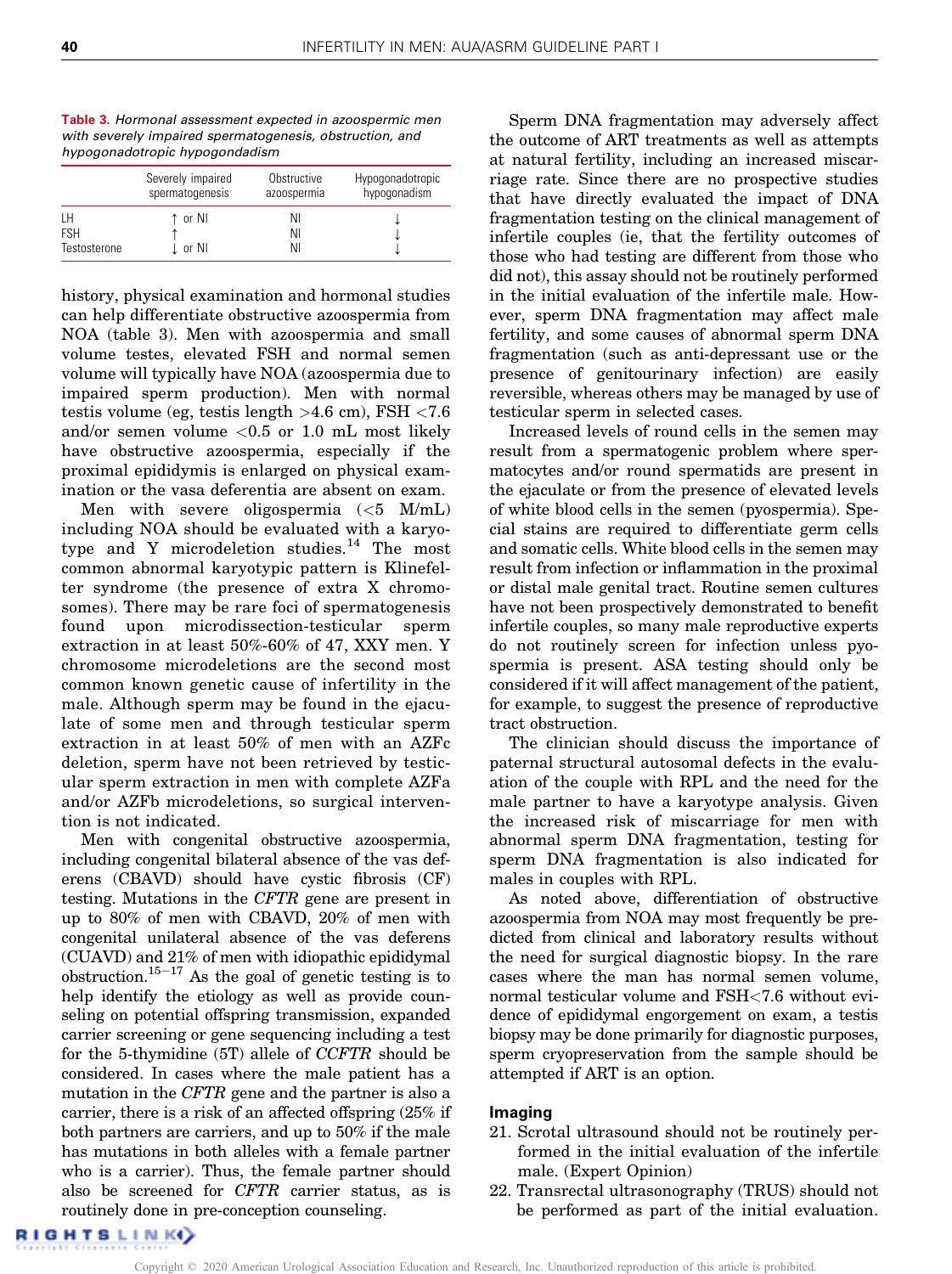Clinicians should recommend TRUS in men with SA suggestive of ejaculatory duct obstruction (ie, acidic, azoospermic, semen volume<1.5mL, with normal serum T, palpable vas deferens). (Expert Opinion)

- 23. Clinicians should not routinely perform abdominal imaging for the sole indication of an isolated small or moderate right varicocele. (Expert Opinion)
- 24. Clinicians should recommend renal ultrasonography for patients with vasal agenesis to evaluate for renal abnormalities. (Expert Opinion)

The scrotum may sometimes be difficult to examine, for example in an obese patient or when the dartos muscle remains contracted even in a warm room during the physical exam. In these infrequent cases, color Doppler ultrasound may be used to examine spermatic cord veins. However, routine use of ultrasonography to identify subclinical (non-palpable) varicocele is discouraged, as treatment of these varicoceles is not helpful.

A commonly repeated clinical dictum without evidence has been to perform abdominal imaging for men with an isolated right varicocele. A more recent retrospective study of over 4,000 men with varicoceles (8% right), reported no difference in cancer diagnoses in these men based on varicocele laterality  $(p=0.313)$  despite the observation that over 30% of men with right varicoceles received abdominal computed tomography scans compared with just 8.7% of men with left varicoceles and 11.2% of men with bilateral varicoceles.<sup>[18](#page-7-0)</sup> Thus, routine imaging based solely on the presence of a right varicocele is unnecessary. Clinical judgement suggests that abdominal imaging should be considered for men with a new onset or non-reducible varicocele, especially if the varicocele is large.

The clinician should be suspicious of distal male genital tract obstruction when the ejaculate volume is low  $\left($  < 1.5mL), with acidic semen (pH  $\right)$  < 7.0). For these men, TRUS evaluation should be considered to evaluate for anatomic abnormalities. Mutations in the CFTR gene can lead to vasal and seminal vesicle agenesis/atresia. In men with CBAVD, TRUS does not contribute to the diagnosis or treatment, so it should not be done for evaluation of such infertile men.

In men with unilateral absence of the vas deferens, approximately 26-75% of men will have ipsilateral renal anomalies including agenesis.<sup>19,20</sup> In men with bilateral vasal agenesis, the prevalence is lower at  $10\%$ <sup>21</sup> As such, abdominal imaging should be offered to men with vasal agenesis regardless of the CFTR status to allow for optimal patient counseling.

### **SUMMARY**

**RIGHTSLINKO** 

Evaluation and management of men in a couple with infertility involves a step-wise process of

evaluation and consultation regarding treatment options. An increasing understanding of general health conditions associated with male infertility is valuable for counselling, as well as diagnosis of the underlying cause of the fertility. Evaluation should proceed in parallel for both male and female members of a couple to optimize treatment success.

## FUTURE DIRECTIONS

The causes of male infertility, including their genetic basis, have only been superficially explained at this time. The interactions of male infertility with other health conditions requires a deeper understanding as well. Sperm clearly affect stages of embryo development, implantation and maintenance of pregnancy via mechanisms that are incompletely defined at this time. However, use of ART allows unique insight into the interaction of sperm with egg and development of the resulting embryo. The potential to recover spermatogenesis for men who have lost germ cells throughout the testis and are azoospermic will require novel interventions with stem cell technology, possibly coupled with additional techniques to support germ cell development. Since men with severely impaired spermatogenesis appear to often have underlying genetic defects responsible for their testicular dysfunction, understanding of the specific cause of spermatogenic dysfunction may be critical for successful interventions. Fortunately, progress continues to be made on each of these fronts.

#### DISCLAIMER

This document was written by the Male Infertility Guideline Panel of the American Urological Association Education and Research, Inc., which was created in 2017. The Practice Guidelines Committee (PGC) of the AUA selected the committee chair. Panel members were selected by the chair. Membership of the Panel included specialists in urology and primary care with specific expertise on this disorder. The mission of the panel was to develop recommendations that are analysis based or consensus-based, depending on panel processes and available data, for optimal clinical practices in the treatment of early stage testicular cancer. Funding of the panel was provided by the AUA. Panel members received no remuneration for their work. Each member of the panel provides an ongoing conflict of interest disclosure to the AUA, and the Panel Chair, with the support of AUA Guidelines staff and the PGC, reviews all disclosures and addresses any potential conflicts per AUA's Principles, Policies and Procedures for Managing Conflicts of Interest. While these guidelines do not necessarily establish the standard of care, AUA seeks to recommend and to encourage compliance by practitioners with current best practices related to the condition being treated. As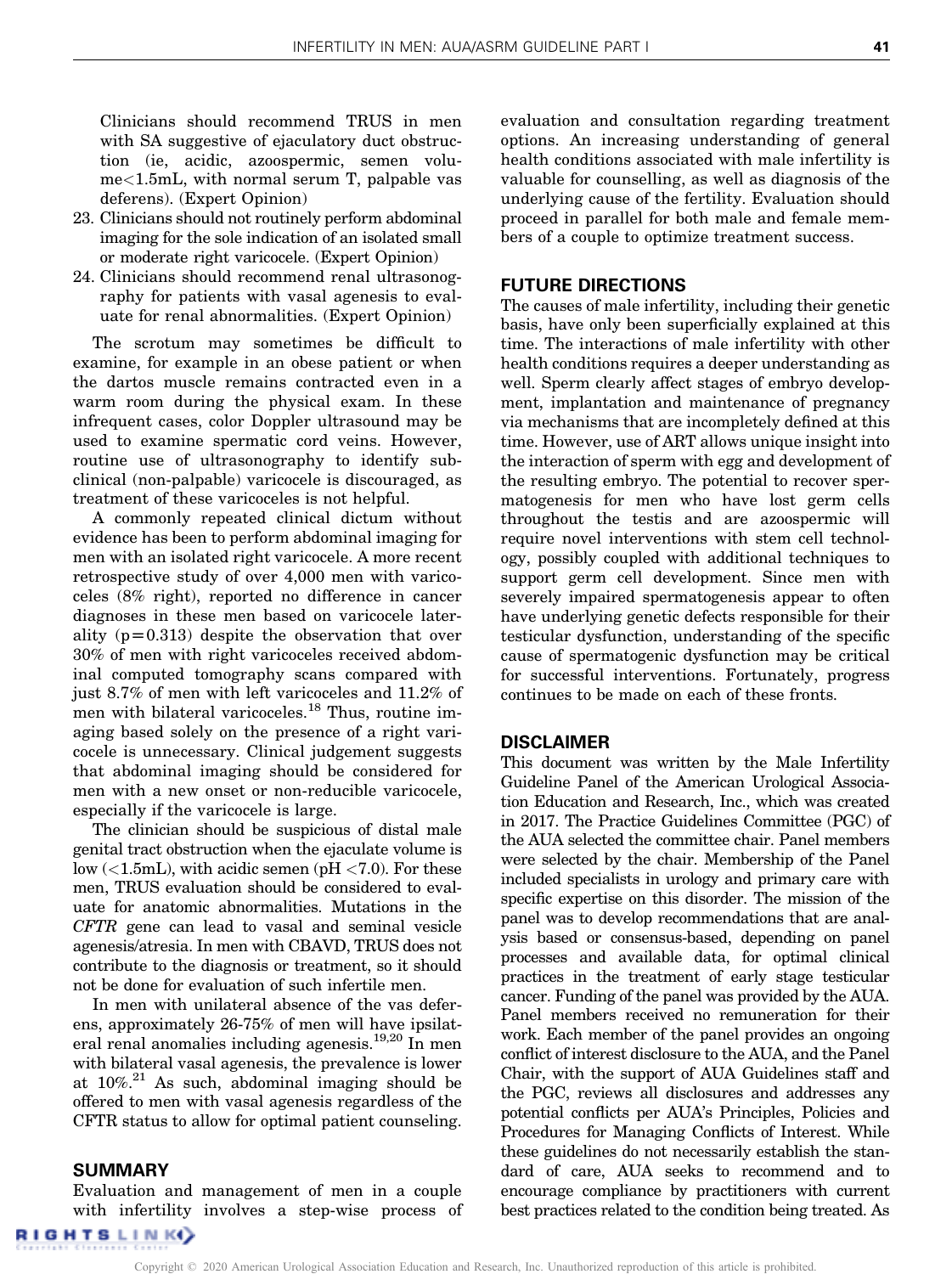<span id="page-6-0"></span>medical knowledge expands and technology advances, the guidelines will change. Today these evidence-based guidelines statements represent not absolute mandates but provisional proposals for treatment under the specific conditions described in each document. For all these reasons, the guidelines do not pre-empt physician judgment in individual cases. Treating physicians must take into account variations in resources, and patient tolerances, needs, and preferences. Conformance with any clinical guideline does not guarantee a successful outcome. The guideline text may include information or recommendations about certain drug uses ('off label') that are not approved by the Food and Drug Administration (FDA), or about medications or substances not subject to the FDA approval process. AUA urges strict compliance with all government regulations and protocols for prescription and use of these substances. The physician is encouraged to carefully follow all available prescribing information about indications, contraindications, precautions and warnings. These guidelines and best practice statements are not intended to provide legal advice about use and misuse of these substances. Although guidelines are intended to encourage best practices and potentially encompass available technologies with sufficient data as of close of the literature review, they are necessarily time-limited. Guidelines cannot include evaluation of all data on emerging technologies or management, including those that are FDA-approved, which may immediately come to represent accepted clinical practices. For this reason,

|  |  |  |  |  | Appendix. Male reproductive health physical examination |
|--|--|--|--|--|---------------------------------------------------------|
|--|--|--|--|--|---------------------------------------------------------|

the AUA does not regard technologies or management which are too new to be addressed by this guideline as necessarily experimental or investigational.

### DISCLOSURES

All panel members completed COI disclosures. Disclosures listed include both topic- and non-topic-related relationships. Consultant/Advisor: Barbara Collura: WHO, COMMIT, EMD Serono, ACOG; Christopher De Jonge, PhD: WHO; Michael L. Eisenberg, MD: Sandstone Diagnostics, Roman, Dadi, Gilead, Underdog, Illumesense; Dolores J. Lamb, PhD: Celmatix; John P. Mulhall, MD: Vault; Craig S. Niederberger, MD: COMMIT; Peter N. Schlegel, MD: Theralogix, Inc, Roman Health. Scientific Study or Trial: Delores J. Lamb, PhD: NIH, American Board of Bioanalysts; Craig S. Niederberger, MD: Ferring Pharmaceuticals; Cigdem Tanrikut, MD: Ferring Pharmaceuticals. Leadership Position: Delores J. Lamb, PhD: American Board of Bioanalysts; John P. Mulhall, MD: Association of Peyronie's Disease Advocates (APDA), Sexual Medicine Society of North America, Journal of Sexual Medicine; Craig S. Niederberger, MD: ASRM, NexHand; Peter N. Schlegel, MD: ASRM. Investment Interest: Armand S. Zini, MD: YAD-Tech. Health Publishing: Cigdem Tanrikut, MD: Fertility Research and Practice, F&S Reviews. Other: Barbara Collura: RESOLVE: The National Infertility Association; Delores J. Lamb, PhD: WHO; Peter N. Schlegel, MD: RESOLVE; Cigdem Tanrikut, MD: New England Cryogenic Center, Swimmers.

| General                    | • Body habitus as overweight obesity is associated with impaired spermatogenesis.<br>• Virilization to assess pubertal development/androgen status                                                                                                                                  |
|----------------------------|-------------------------------------------------------------------------------------------------------------------------------------------------------------------------------------------------------------------------------------------------------------------------------------|
|                            | • Gynecomastia may be a marker for endocrine disorders                                                                                                                                                                                                                              |
| Abdominal exam             | • Examination of any scars from prior surgical procedures that may involve the pelvis or impact the urogenital system.                                                                                                                                                              |
| Phallus                    | • Meatal location as hypospadias/epispadias may make semen deposition in the vagina challenging                                                                                                                                                                                     |
|                            | • Penile plaque as Peyronie's disease may make vaginal intercourse difficult                                                                                                                                                                                                        |
|                            | • Penile lesions/ulcers/discharge may be a sign of sexually transmitted infection                                                                                                                                                                                                   |
| Scrotum/Testes             | • Examination for prior scars suggesting prior scrotal surgery/trauma                                                                                                                                                                                                               |
|                            | • Location as scrotal position of the testes is important for normal function                                                                                                                                                                                                       |
|                            | • Size/consistency/contours as a majority of the testis is devoted to spermatogenesis. The exam may also reveal masses<br>consistent with a testicular cancer                                                                                                                       |
| Epididymides               | • Shape/consistency as normal development should be identified to determine atresia that could be identified by the<br>presence of a CFTR mutation. Induration/dilation could suggest obstruction. Epididymal cysts or spermatoceles may<br>also lead to obstruction.               |
| Vas Deferens               | • Shape/consistency as normal development and contour should be confirmed to rule out agenesis as may be seen in the<br>presence of a CFTR mutation or aberrant Wolffian duct embryogenesis<br>• The presence/location of any vasectomy defect or granuloma should also be assessed |
| Digital Rectal Examination | • Midline prostatic cysts or dilated seminal vesicles may assist in the diagnosis of EDO                                                                                                                                                                                            |
|                            |                                                                                                                                                                                                                                                                                     |

The goal of the physical examination is to identify potential etiologies of reproductive impairments, health ailments, or factors that can be optimized to improve health or reproductive success.

# REFERENCES

1. The optimal evaluation of the infertile male: AUA best practice statement, 2010. Practice Committee of the American Society for Reproductive Medicine. Diagnostic evaluation of the infertile male: a committee opinion. Fertil Steril 2012; 98: 294.

RIGHTSLINK()

Copyright © 2020 American Urological Association Education and Research, Inc. Unauthorized reproduction of this article is prohibited.